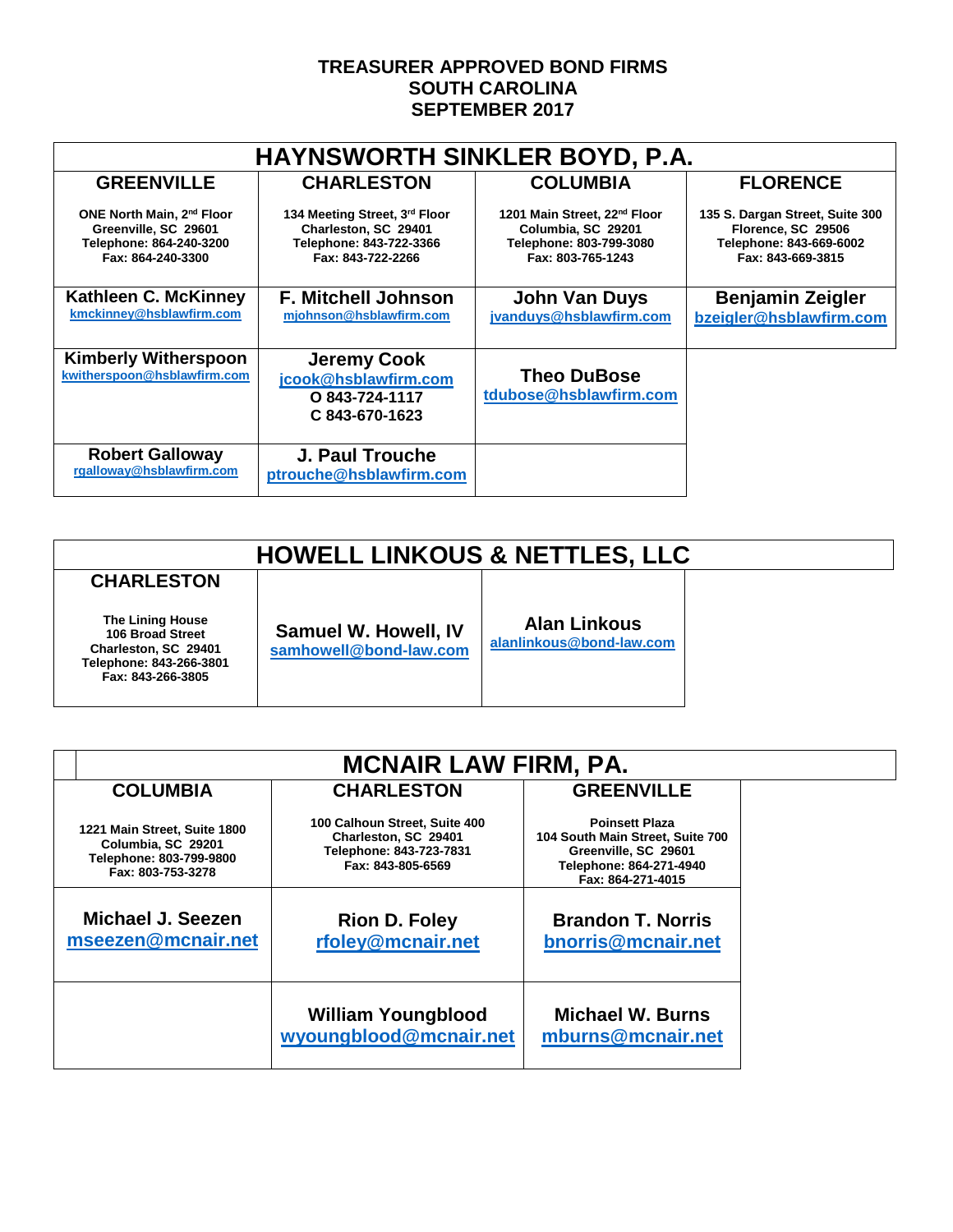# **NEXSEN PRUET, LLC**

**CHARLESTON**

**205 King Street, Suite 400 Charleston, SC 29401 Telephone: 843-577-9440 Fax: 843-720-1777**

### **COLUMBIA**

**1230 Main, Suite 700 Columbia, SC 29201 Telephone: 803-771-8900 Fax: 803-253-8277**

#### **Alan Lipsitz**

**alipsitz@nexsenpruet.com**

### **Laurie Becker**

**[lbecker@nexsenpruet.com](mailto:lbecker@nexsenpruet.com)**

## **Tushar Chikhliker**

**[tushar@nexsenpruet.com](mailto:tushar@nexsenpruet.com)**

#### **PARKER POE ADAMS & BERNSTEIN, LLP COLUMBIA 1201 Main Street, Suite 1450 Columbia, SC 29201 Telephone: 803-255-8000 Fax: 803-255-8017 CHARLESTON 200 Meeting Street, Suite 301 Charleston, SC 29401 Telephone: 843-727-2650 Fax: 843-727-2680 GREENVILLE 300 East McBee Ave, Suite 301 Greenville, SC 29601 Telephone: 864-577-6370 Fax: 864-242-9888 CHARLOTTE Three Wells Fargo Center 401 S. Tryon Street Suite 3000 Charlotte, NC 28202 Telephone: 704-372-9000 Fax: 704-334-4706 Ray E. Jones [rayjones@parkerpoe.com](mailto:rayjones@parkerpoe.com) Michael Kozlarek [michaelkozlarek@parkerpoe.com](mailto:michaelkozlarek@parkerpoe.com) E. Tyler Smith [tylersmith@parkerpoe.com](mailto:tylersmith@parkerpoe.com)**

| <b>POPE FLYNN GROUP</b>                                                                              |                                                                                                                                 |                                                                              |                                          |  |  |  |
|------------------------------------------------------------------------------------------------------|---------------------------------------------------------------------------------------------------------------------------------|------------------------------------------------------------------------------|------------------------------------------|--|--|--|
| <b>COLUMBIA</b>                                                                                      | <b>CHARLOTTE</b>                                                                                                                | <b>SPARTANBURG</b>                                                           | <b>CHARLESTON</b>                        |  |  |  |
| 1411 Gervais Street, Suite 300<br>Columbia, SC 29211<br>Telephone: 803-354-4900<br>Fax: 803-354-4899 | <b>Tryon Plaza</b><br>112 South Tryon Street, Suite 1755<br>Charlotte, NC 28224<br>Telephone: 704-414-6864<br>Fax: 843-354-4899 | 350 East St. John Street<br>Spartanburg, SC 29302<br>Telephone: 864-641-4898 |                                          |  |  |  |
|                                                                                                      |                                                                                                                                 | Gary Pope, Jr.                                                               | <b>Marc Oberdorff</b>                    |  |  |  |
| <b>Margaret Pope</b><br>mpope@popeflynn.com                                                          | Josiah C. T. Lucas                                                                                                              | gpope@popeflynn.com<br>803-354-4917                                          | moberdorff@popeflynn.com<br>803-354-4909 |  |  |  |
| 803-354-4901                                                                                         | jlucas@popeflynn.com<br>803-354-4916                                                                                            |                                                                              |                                          |  |  |  |
| <b>Lawrence Flynn</b>                                                                                | <b>Matt Davis</b>                                                                                                               |                                                                              |                                          |  |  |  |
| Iflynn@popeflynn.com<br>803-354-4902                                                                 | mdavis@popeflynn.com<br>980-225-1126                                                                                            |                                                                              |                                          |  |  |  |
|                                                                                                      |                                                                                                                                 |                                                                              |                                          |  |  |  |
| C.D. Rhodes                                                                                          |                                                                                                                                 |                                                                              |                                          |  |  |  |
| cdrhodes@popeflynn.com                                                                               |                                                                                                                                 |                                                                              |                                          |  |  |  |
| 803-354-4911                                                                                         |                                                                                                                                 |                                                                              |                                          |  |  |  |
| <b>William Musser</b>                                                                                |                                                                                                                                 |                                                                              |                                          |  |  |  |
| bmusser@popeflynn.com                                                                                |                                                                                                                                 |                                                                              |                                          |  |  |  |
| 803-354-4906                                                                                         |                                                                                                                                 |                                                                              |                                          |  |  |  |